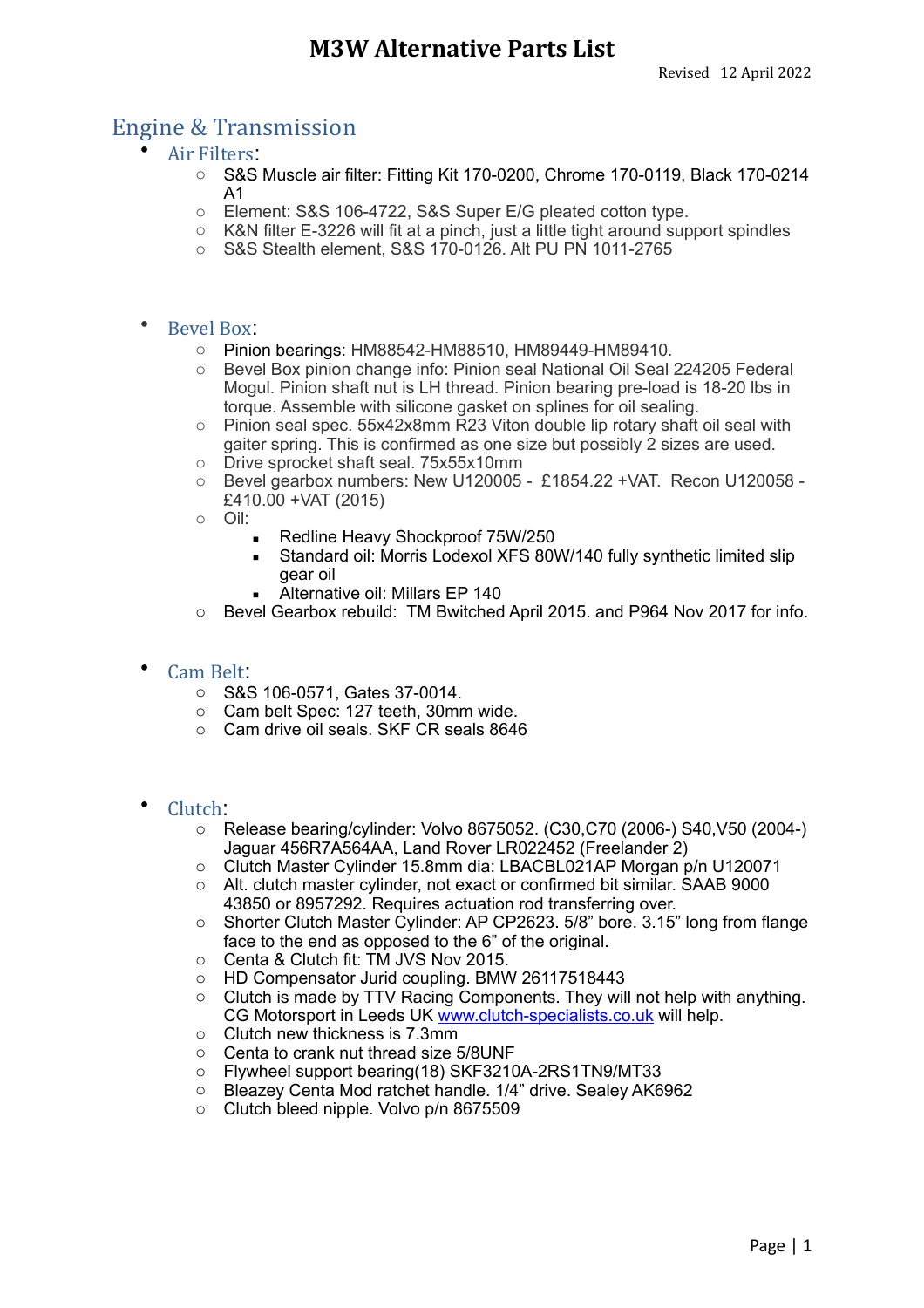### **• Drive belt.**

- o 186214M38 265A (printed on belt)
- o S&S (Gates) p/n: 106-0353
- o Drive belt spec: 1.5" wide, 133 teeth, 14mm pitch
- Exhaust:
	- o Stud nuts: 5/16" UNF.
	- o Exhaust gaskets: 503015 (Matts Machine shop) don't fit.
	- o G-56 Spitfire stage 1 kit: PPL-102916
	- o Exhaust studs: 5/16" UNF/UNC. 1 3/4" long
	- o "Jet" Nuts 5/16-24 Kaynar MS21043. (LAS Aero)
	- o Rubber bobbins (later) Renault Traffic, Master, Espace RTN4 255-336. M8
- Fuel system:
	- o Fuel Filter/ Regulator:
		- Mahle KL167 (Range Rover, BMW X5)
		- Mann WK513/3
		- Rover p/n WFL000020, WFL000021
	- o Injector Nozzle. The part # is 0 280 156 198, Bosch, type B
	- o Alt. Injector Nozzle Bosch 0 280 155 788
	- o S&S info **=** fuel injector, 55-5005, 31.3 lbs/hr at 58 psi, style B.
	- o Fuel pump module retaining ring: BMW p/n 6762417
	- o Fuel Pump: Module: WFX101020 (93-98 Discovery V8 EFI)
	- o Fuel pump module rubber seal.BMW Mini p/n 16141182905
	- o Alt. fuel pump:
		- Walbro GSS342 (Glencoe Ltd) (preferred alternative)
		- **EXECT** Fuel Pump Kit now available from Glencoe. p/n ITP 184
		- Convoluted pump hose heat-shrink 210mm: PFH0825 (for GSS342)
		- For USA pump supply try Summit Racing Kit 400-766.
		- Pump wire loom 22-615 (for GSS342)
		- Pump rubber foot 22-63 (for GSS342)
		- Pump inlet filter 22-140 (for GSS342)
		- **Pump module lock ring BMX X5 p/n 16116762417**
		- **EXECUTE:** Alternative fuel Pump: Walbro 340B.
		- $\blacksquare$  Delphi FE0113 is standard replacement pump(?)
	- o Fuel tank sender (280mm) VDO 224011000280G (Europa Spares)
	- o Fuel tank sender gasket VDO 226053
	- o Fuel hose Ethanol proof spec: 7.3mm ID, 13.5mm OD. J30 R9 73379 type 3E
	- o Fuel hose p/n 2240.0600. Cohline. 1.5m reqd. to replace engine end.
	- o Fuel hose protective sleeve: Heatshield Products Kit 204008 (5/8")
	- o Fuel hose clips: Stainless steel round edge 11-13mm
	- o Extra inline fuel filter. Suggested: VW Golf, Polo Bosch F5316 (0450905316)
	- o Fuel Hose quick release connectors. Bundy Type 7.89mm ID6
	- o Lambda Sensor: 0258986615 LS615 (Bosch 4 wire)
	- o Wide Band Lambda Sensor (Emerald ECU, 5 wire) Bosch LSU 4.2 0258 077 057 or VW 021906262B
	- o Stepper Motor- Idle Air Control: S&S 55-5085 or HD 27628-01A
	- o Throttle Position Sensor HD 27271-95 (not confirmed), Magneti Marelli PF4C, SMP 275-01030.
	- o Fuel tank roll over valve alternative. Newton TRL88.
	- o Charcoal vapour canister : Ford p/n 1374029
	- o Fuel contents shunt resistor 750 Ohm 0.6 Watt across terminals.
	- o ECU socket cover screws. 4-40 UNC thread.
	- o Fuel filler internal cap key: Newton Equipment Ltd. AA-AC-008 (Key 044)
	- o Throttle Position Sensor (not confirmed) HD 27271-95 or Magneti Marell PF4C, SMP275-01030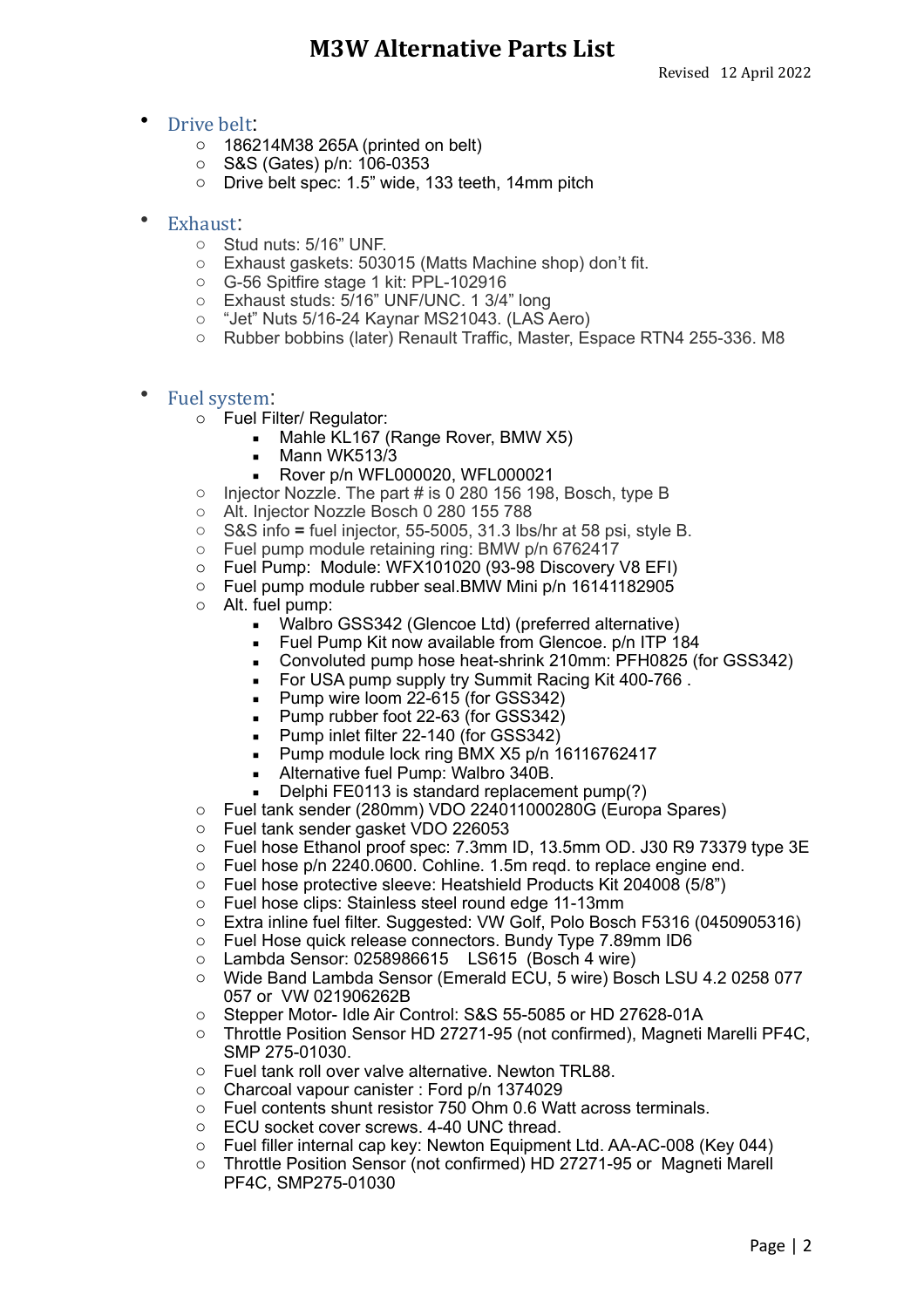#### • Ignition:

- o Spark Plugs:
	- **Example 1** Standard, Champion RA8HC
	- NGK Iridium: DCPR7EIX
	- NGK Iridium: DCPR6EIX recommended for use with 569 cams.
- o Plug Leads: Magnecor p/n 2547. Spec = KV85. 55cm long. 90-degree end coil pack, 45 degree plug, 12mm plug.
- o Ignition Coil .H D p/n 31655-99 or S&S 55-1576
- o Engine start and ignition relay: Durite 0-728-14 (Better) or Ripca 2690 (OEM)
- o Crank Position Sensor S&S p/n 106-0734
- Oil System:
	- o Engine oil:
		- **■** Motul 7100 4T 20W-50 V-Twin fully synthetic
		- **Spectro 20W/50 fully synthetic V-twin.**
	- o Oil Filters:
		- **S&S Oil Filter p/n 31-4103 (Black)**
		- S&S Oil Filter p/n 31-4104 (Chrome)
		- **EXEXELED** Filter p/n KN-171B (Black)
		- K&N Oil Filter: p/n KN-171C (Chrome finish)
	- $\circ$  Engine sump plug thread  $\frac{1}{2}$ "- 20tpi.
	- o Engine sump plug O ring seal. 11.1mm ID 1.6 mm cross section.
	- o Oil tank drain valve M12 1.75mm thread. p/n F-107N QVGN
	- (www.quickvalve.co.uk) Use 10mm drain hose. Later type oil tank only. o Oil pressure and Temp gauge:
		- Merlin Motor sport. Gauge and kit SPA-DG201B (alt SPA SS301). Extension bolt ¾ ( UNF M-EB-3/4UNF, Billet sandwich plate M-TGASP200X
		- **SPA Oil Press/temp gauge info: TM KBMOG, Dec 2014.** www.merlinmotorsport.co.uk
	- o <http://www.cvoharley.com/smf/index.php?topic=14309.0>relates to air cleaner venting and blow by oil contamination.
	- o Rear Crank oil seal: SKF 19745 (caution. i/d 2'' and Centa o/d 50mm??)
	- o Rear Crank oil seal, use SKF Speedi Sleeve p/n 99196 on Centa seal area to increase diameter (50mm) closer to 2" and give undamaged seal face (pos. chuck machine marks, remove any damage before fitment of sleeve)
	- o Front crank cam drive seal. TF 22x35x7mm
	- o Cam shaft drive oil seals. SKF CR 8646
	- o Oil Hose 8mm (5/16") ID 1.5m reqd. 13mm (1/2") ID 3m reqd. To replace all hoses. Braided hose is available -40c to +120c temp range. Merlin Motorsport
	- o Crank case upper vent bung. 1/8 NPT.

#### Transmission and Starter

- $\circ$  Gearbox sump plug (MX5) M18 1.5 12 square head (taper fit)
- o Starter Motor: Mazda MX-5 Series 3. p/n LF9H-18-400. M000T37471.
- o Gearbox rear rubber mount. Ford Cortina Mk1 (Type 9 g/box) requires slight modification to fit. p/n EM-429, GB2E400,113E6068.
- $\circ$  Gearbox original spec = Mazda MX5 (Miata) NC 3rd gen. 5 speed.
- o Gear lever lower bush : 039817462A
- o Gear lever spare parts: (Mazda numbers) SI324 nylon cup, gear lever, all Mk1 SP1160 gasket, cover plate .Rubber boot (M513-17-480A)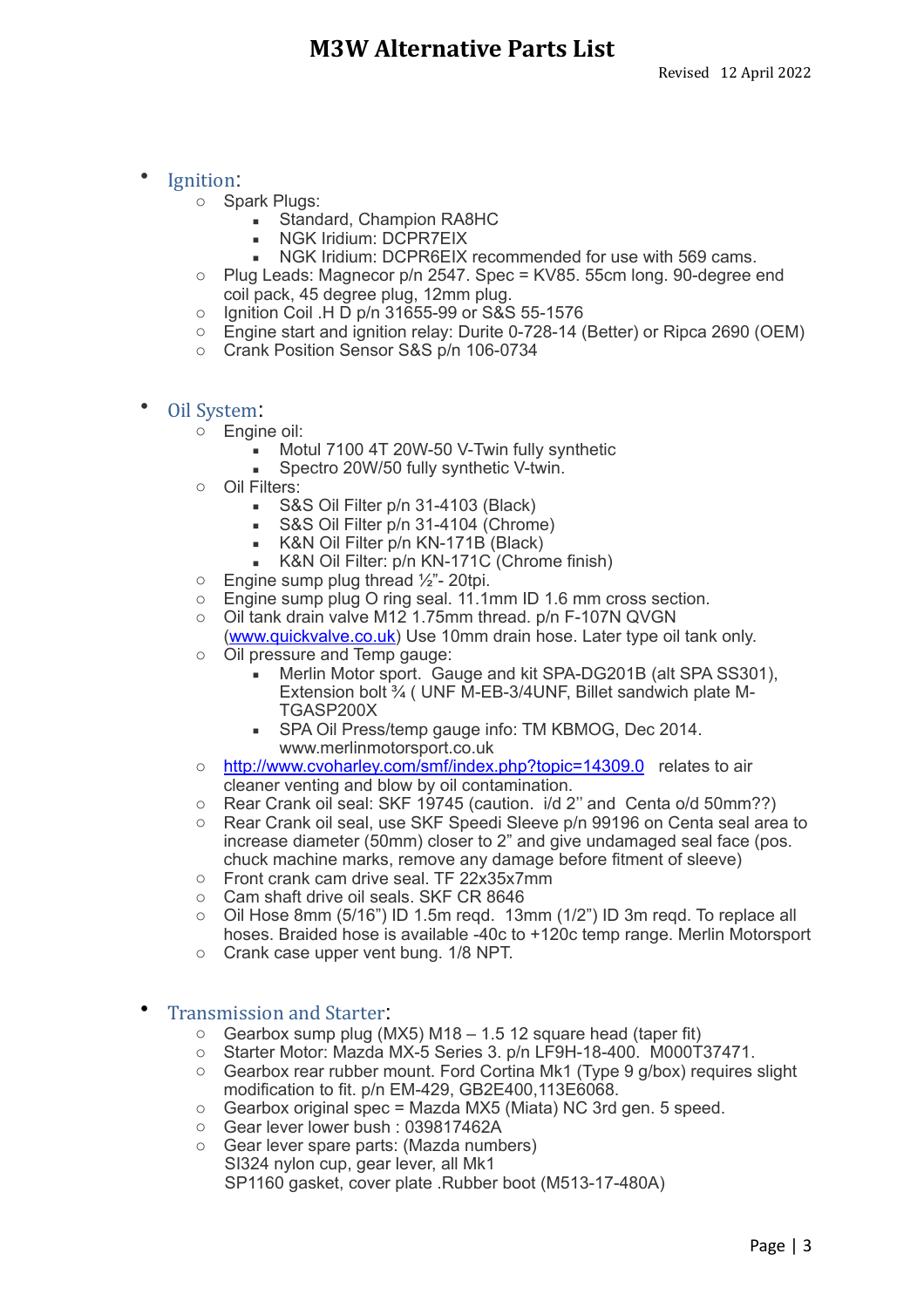SP1161 wavy washer, gearbox (M505-17-482) SP1911 nylon bush gear lever (M501-17-515) SP2182 gear shift lower bush 5Spd Mk1 (P611174515 or 0398-17462A) SP2389 Wavy Washer, Gear lever 5-speed Mk2

# Wheels, Suspension & Brakes

- Bearings:
	- o Front wheel bearings:
		- **Inner Timken LM67048, LM67010**
		- **Outer Timken LM11949, LM11910.**
		- Seal: 1.75"x2.5"x0.375" (44.45x63.5x9.53mm) single lip.
	- o Rear wheel bearings:
		- **BEARE:** SKF Explorer 6205-2RSH.
		- Rear swing arm bearings: Timken 33205 25x55x22mm taper roller.
		- Rear swing arm seal: 30x60x7mm

### • Brakes:

- o Clutch and Brake Fluid: DOT4 spec.
- o Brake bleed nipples Front M10 x 1.0 Rear M7 x 1.0
- o Brake parts Info: Caparo AP Braking. [www.caparobraking.com](http://www.caprobraking.com)
- o Caparo was AP Lockheed. Now does not seem to sell to public, no Cross ref numbers available. Try Liberty Group. 920E
- o Brake master cylinder tandem 17.8mm dia. LBBEAH003AP
- o Front:
	- **EXECUTE: Front brake Disc + Bell: LB1TPA002AP**
	- **EXECUTE: Front Brake Pads: HF204. APP 0099-200G E344 2117**
	- **.** 16mm thick pads. Ferodo FRP1079 (DS3000) EBC Yellow stuff DP2044/3, EBC Green Stuff DP4044/3R, ALCON.PNF0084X322.4, BREMBO 07.5064.8, BREMBO 07.5064.82, BREMBO 07.5064.84, BREMBO 07.5064.49, PAGID 1705, PFC 7735.XX.16
	- **EXECUTE: APA0099-CD018A**
	- **EXECUTE: Front Brake Caliper RH: APA0099-CD017A**
	- **EXECT:** Front brake caliper Banjo Bolt M10x1.0mm (Russell p/n R40506)
	- **.** It may be possible to fit Mitsubushi Lancer Evo 5/6 brake pads, work required to modify back plate.
	- **Speed Bleed Nipple (ABV) qty 4 M10x1mm thread size.**
	- Front brake banjo brake size M10x 1.0 (Russell p/n R40506)
- o Rear:
	- Rear Brake Drum (9"x1.75"): LBNLCDL105AP
	- Rear Brake wheel cylinder: LB1LCG033AP. Alt. Motaquip VWC362, Unipart GWC1715, Mintex MWC155, QH BWC3238
	- Rear brake cyl. Repair kit. Autofren Saina D3167 or Ford OE-1571453 or Ford OE-70VB2128BB. (13/16" or 20.6mm dia)
	- Rear Brake shoe set: HF206, Ferodo FSB385, Mintex MLR42.
	- Rear Brake OEM Liberty 920E U220016 (with adjuster fitted)
	- Rear Brake adjuster kit: HK107 or BBA120.
	- Rear Brake spring kit: HF207 or Delphi BSF030
	- Info: Rear brake slave cyl and shoes: Ford Transit Mk2 single rear wheel 1976-86. Leyland Sherpa LDV 200 (9" rear drums) 1985-89. Grease inside gaiters to prevent corrosion. Pagid 134590648, Unipart GWC1715, Delphi LW15028.
	- Speed Bleed Nipple (ABV) gty 1 M7x1mm thread size
	- **EXECTED** Replacement manual shoe adjuster, mod to fixed item. AP Lockheed 4158-129 SP, Delphi LA18129, Ford 1560018, GM 9961958.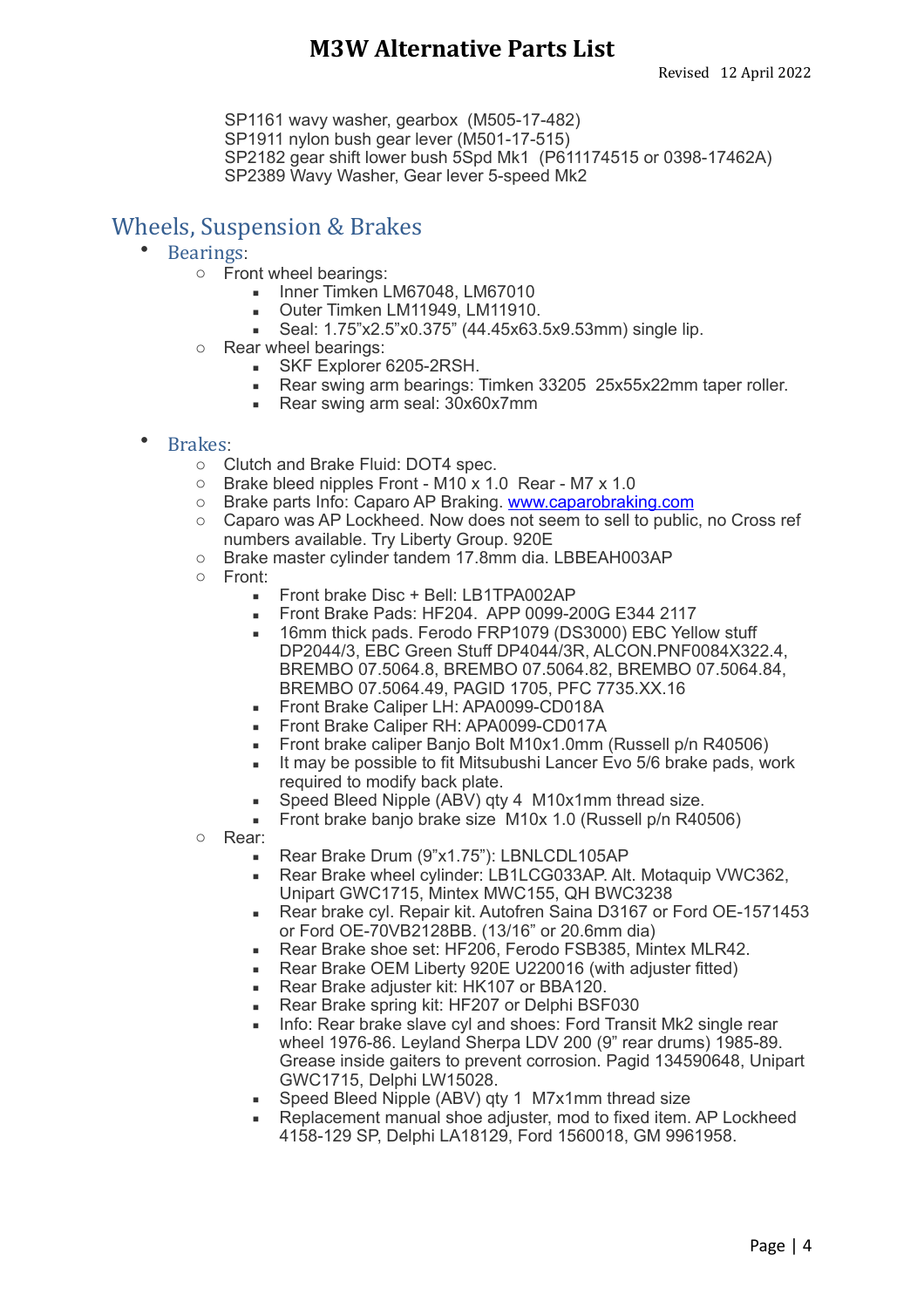#### • Front tyres:

- o Coker Excelsior Comp. 400H19 (Longstone Tyres)
- o Blockley 400H19 (MWS)
- $\circ$  std.: Avon 400X19 65H
- o Tubes: BLTU400/19 Brass valve(TR-11), BLTU400/19-TR6 metal, BLTU400/19 rubber valve (TR-13) (MWS)
- o Michelin Commander II 110/90 B19 62H Motorcycle tyres, good grip, fast wear rate. Requires speedo recalibration. (See MTWC website for info)
- o Pirelli Night Dragon 110/90 M/C 62H TL. Similar to Michelin Commander II.
- o Metzeler ME888 , Harder sidewalls, more tread depth.
- o Shinko E270. Deep tread.
- o Schrader aircraft valve cap. MS20813-1
- o Alternative sealed valve caps on ebay.

#### • Front wheels:

- o Black: WW5771 BLACK (MG TA 2 1/2" x 19") (MWS)
- o Silver: WW5771S
- o Chrome: WW5771C/2
- o Alternative light weight alloy rim wire wheels from Turrino wheels.

#### Rear mudguard:

- o Fabricate from Indispension MG008
- Rear tyre:
	- o Yokohama Blue Earth 2 (OEM fit) 175/65-R15 84H
	- o Michelin Cross Climate
	- o Bridgestone Weather Control A005
	- o Goodyear Vector 4 Season Gen 2 (or Gen 3).
	- o Pirelli All Season
	- o Yokohama Blue Earth 4S.AW21
	- o Hankook Kinergy 4S2
	- o Avon AS7 All Season
	- o Dunlop SP Sport Blue Response
	- o Kumho KH27 Ecowing ESO1
	- o Avon CR6ZZ (for comp use)
	- o OKO tyre sealant: 170749717059 (1.25 L) Puncture preventative sealant
	- o Puncture Safe and Auto Seal are similar to OKO

#### Suspension and Steering:

- $\circ$  Rear wheel axle nut locking R clip 3mm x 72mm
- o Rear axle spanner sizes: 36mm & 24mm.
- o Rear axle adjuster spanner size: 17mm
- o Rear axle split pin size: 4mm x 40mm
- o Rear swing arm bearings : Timken 33205 25x52x22 taper roller
- o Rear swing arm bearing seal 30x60,7mm
- o Rear swing arm C spanner size: 50mm
- o Rear swing arm dust excluder cap: 48mm dia, 44mm inside 18mm deep.
- o Top and Bottom front upright ball joints: Mini Metro Mk1 up to 1984. p/n GSJ268 (several specs for this item check 14mm at top of taper) or Delphi TC301 or Moog RO-BJ-3409 or First Line FBJ5150. Requires 1 13/16" deep socket. Loctite 243. Tq load to 105 lbs/ft. Taper nut Tq 56 lbs/ft.
- o Gaiters for front upright ball joints: Boot 2 from balljointboots.co.uk spec. 30x12.5 x 27mm high. (Morgan p/n SP160001)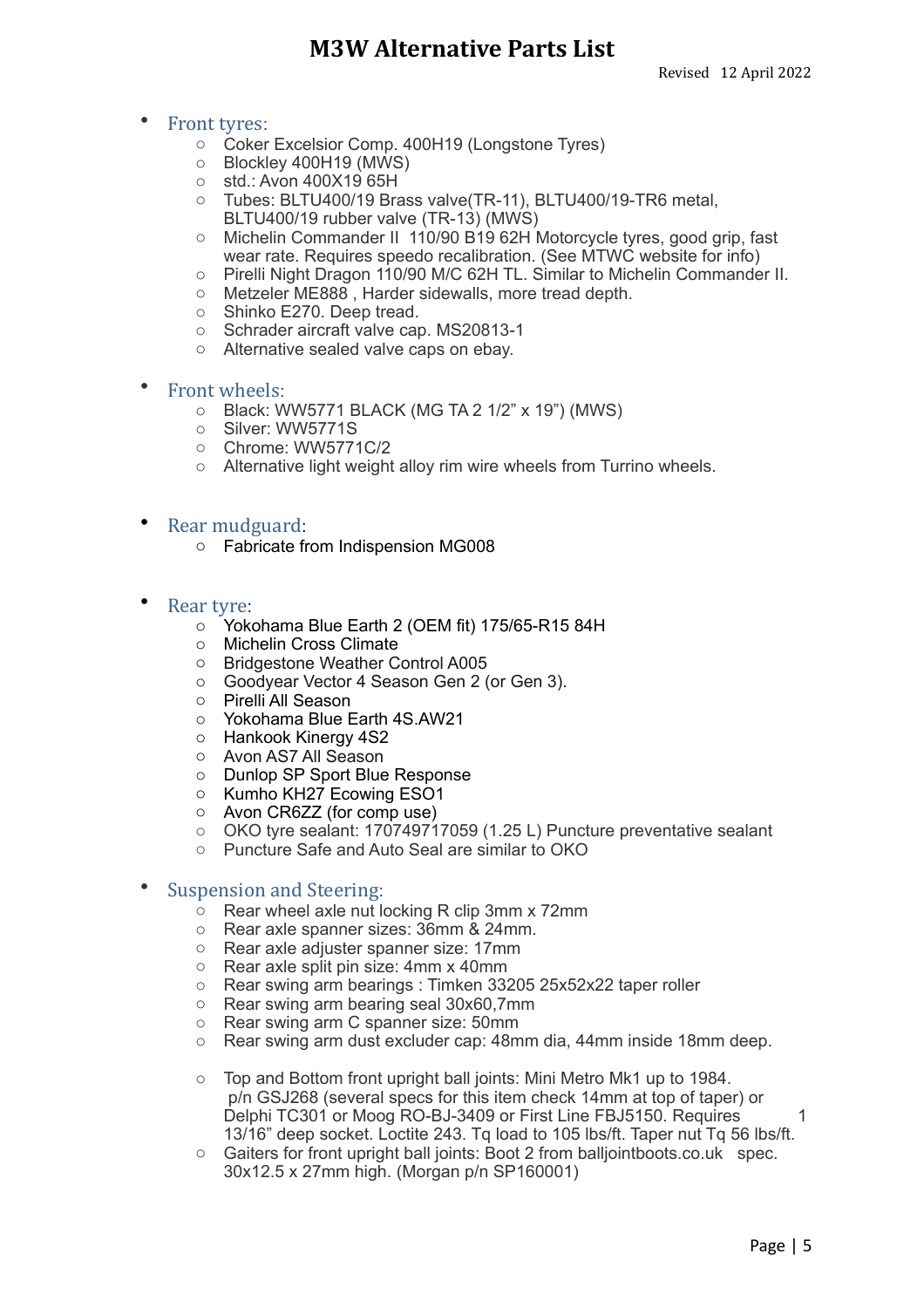- o Track rod ends comfort kit: Early (used with female/female coupler) M14x1.5mm RH male. McGill Motorsport XMRM 14X1.5MM. Late (connects directly to track rod, RH Female) XFRM 14X1.5MM or Fluro GIXSW14X1.5
- o Track rod ends Post 2014.. First Line FTR5135 or Delphi TA1903 (better)
- o Complete track rod. Febi Bilstien 22767 Ford Fiesta Mk5 (2000-2012) 277mm long - cut down to 260mm. If early rack with female-female joint coupler Febi Bilstien 103606 should be used.
	- Available from: http://www.dampertech.co.uk/
- o Empire / Krazy Horse Front suspension wishbone rose joints: Aurora XM6T 7/16"unf RH Thread x 3/8" bore PTFE lined with zinc passivisation. Autosport Bearings and Components, Shepperton,Middlesex, TW7 8BA (£25 ea) or Demon Tweeks.
- o Gunson Trakrite Wheel Alignment Gauge: G4008
- o Gunson Magnetic Camber Castor Gauge: 77066
- o Spax Standard and Adjustable M3W shocks only available from Morgan.
- o ATR Shock Absorbers. ATR MOG 001 Front. ATR MOG 002 Rear. Available from : www[,dampertech.co.uk](http://dampertech.co.uk) [sales@dampertech.co.uk](mailto:sales@dampertech.co.uk)
- o ATR shocks rod end bearings GE15TGR, GE15ETX 15x26x9mm S Steel/ptfe
- o ATR rod end O ring dust excluders 26OD x 19mm ID 3.5mm thick.
- o Ohlin Shocks info. TM. JVS Nov 2015 & TM 10/10/16
- o Ohlin shocks for M3W use p/n HD753 and YA009 units.
- o Steering wheel quick release: Lifeline 3 or 4 lug. April 2017 on cars Traven unit fitted, this is only available from Morgan. Caution, spline alignment issues with Traven item, see warning in MTWC info.
- o B-G steering wheel spacers (3 bolt): Demon Tweeks
- o 4 Bolt steering wheel spacers from Krazy Horse.

### **Electrics**

- Battery:
	- o Standard Battery: Banner Starting Bull 530 30
	- o Standard Battery Spec: 30A, 300A cold crank, L187mm, W128mm, H165mm. Bolt through terminals.
	- o Exide AGM12-31 (4990) sealed bike battery (30A, 430CCA).
	- o Landport HVT-2. (AGM 450 CCA) (5mm taller than standard)
	- o Duracel DURAGM 30LA-US (30A 400CCA)
	- o Poweroad YG19CL-BS-GEL (21a 400CCA) (10mm taller than standard)
	- o Odysey Gel battery : PC680
	- o Westco WCP30 Platinum Motorcycle battery. AGM .(May require base plastic trim to fit tray.)
	- o Varta Blue Dynamic (540126033) (054) Lead Acid. Taller (50mm), needs retaining studs extending.
	- o Xtreme AGM. CYLA30LXTA. (12V, 385CCA)
	- o Arteck 600a jump starter pack.
	- o YUASA UR1. 30a/h 270 CCA (commonly available at Halfords in UK)
	- o JMT YTX30-FP or HJTX30FP Lithium Ion (480 CCA)
	- o Shido LIX30 Lithium Ion (480 CCA)
	- o Magneti Marelli 53034 or MM-ion-15 (32a 540 CCA) Lithium Ion.
	- o EarthX ETX36D Lithium Ion (405 CCA)
	- o Powerlite PS20 Lithium Ion (20a 630 CCA)
- Charging system:
	- o Standard Cycle Electrics regulator/rectifier: CE 601
	- o Harley Davidson Alternate Regulator: 74540-01 38amp 3 Phase. (fits 01-06 HD Softail, FX, FLST)
	- o HD type. Drag Specialities p/n 2112-0808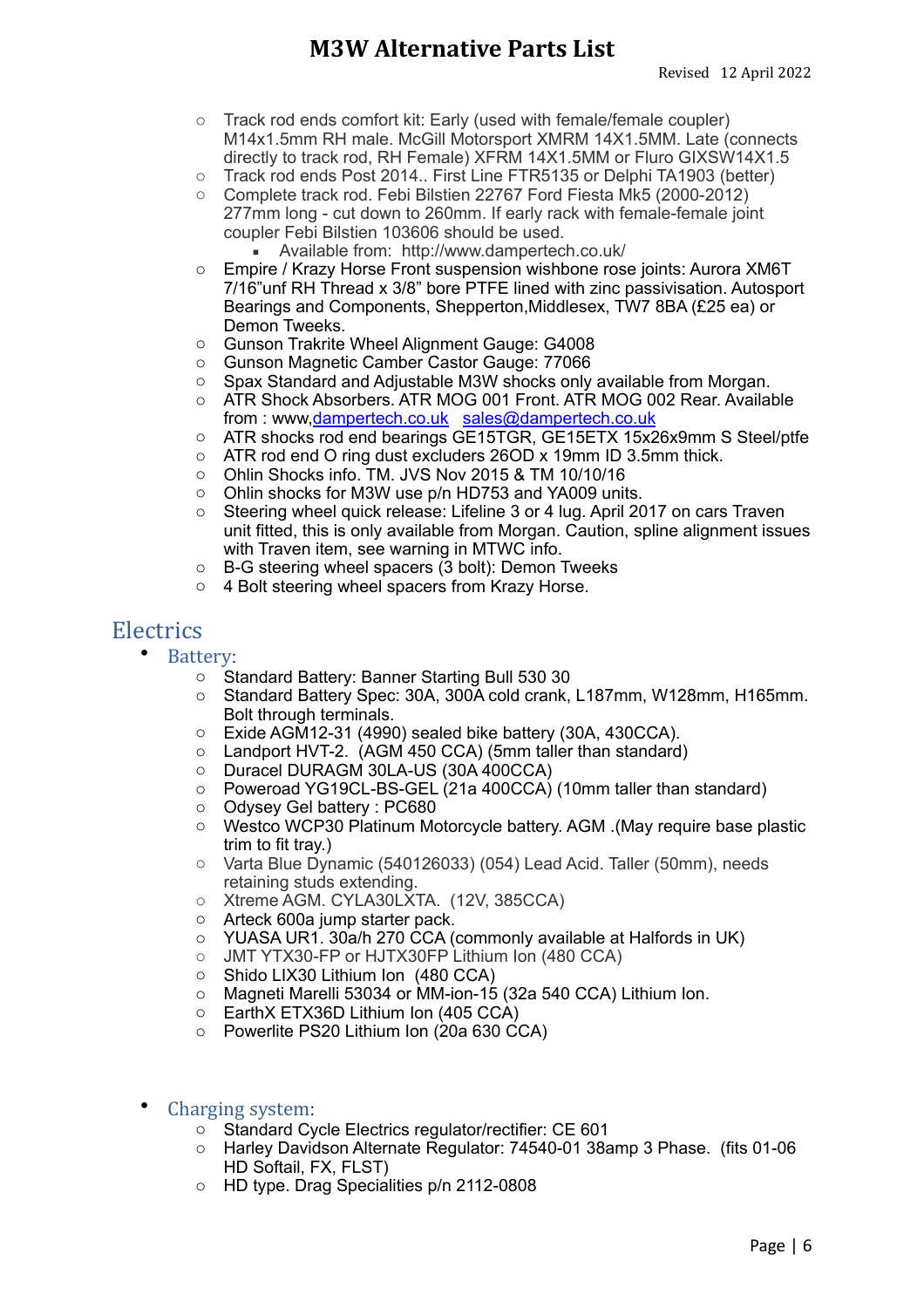- o HD type after market rectifier Chrome: PEU-21120803
- o HD type after market rectifier Black: PEU-21120808
- o Rectifier Plug (4 Pin): Farnell Ltd. Amphenol parts: ATP04-4P (Rcpt), ATP06-4S (plg), AT62-12-0166 (Skt), AT60-12-0166 (pin).
- o [Long life rectifier bobbins: https://caterhamparts.co.uk/mounts-gaskets/1075](https://caterhamparts.co.uk/mounts-gaskets/1075-exhaust-mounting-bobbin.html) [exhaust-mounting-bobbin.html](https://caterhamparts.co.uk/mounts-gaskets/1075-exhaust-mounting-bobbin.html)
- o Battery remote disconnect: <https://www.batterybrain.co.uk/>
- o Genny stator test: [http://roadstercycle.com/](http://roadstercycle.com/Stator%2520Testing%2520Example.htm) [Stator%20Testing%20Example.htm](http://roadstercycle.com/Stator%2520Testing%2520Example.htm)
- $\circ$  Fuse box. 20 way mini fuse module, MFSFUS20 ([carbuilders.com\)](http://carbuilders.com)
- $\circ$  Inertia cut out switch. MG/Rover  $p/n$  WQT 100030
- Lamps:
	- $\circ$  Replacement 7"headlights with DRL: PowerfulUK (ebay) Morgan ARV6 type or LR Defender. (£45) p/n HL873
	- o H4 Halogen Headlight bulb: Philips Extreme Vision +130.
	- o H4 LED headlight bulb: H4 Philips LUXEON ZES
	- o H4 headlight ceramic replacement plug Holden 010338
	- o 55mm red Stop tail LED unit: Part Number: LED55ST
	- o 55mm amber indicator LED units: Part Number: LED55IND from car parts builder solutions. Or Dasteri DSL0400DIF
	- o Chrome bullet LED indicator: 2040-0835 (Arlen Ness)
	- Black bullet LED indicator : 2040-0845.
	- o Indicator Module, Morgan p/n E340098. Check 12 or 18 pin plug (See TM 2021, "Build a better TSM" )
	- o Additional LED rear light, roll hoop mounted: Axiom Zap 2
	- o LED full conversion, chrome or black finish HL-051 (PowerfulUK)
	- o Headlight shells,7"; Black. AS700B or chrome AS700SF (SVC)
	- o Wire loom connectors Econoseal.
	- o Headlight flasher relay. 30w p/n 10R027024 or Puretek CF14JL-02
	- o Headlight bulb ceramic plug- Holden Vintage and Classic 010-338

### Body

- Fairbourne screen made from Lexan Marguard Polycarbonate. Windscreens: www.fairbournecarriages.com
- Exhaust mounts: Hexagon Male M8x16. HEX1384-60 or : [https://](https://www.clampcouk.co.uk/exhaust-repair/exhaust-mountings/exhaust-mounting-bobbins/ecsm33-rnt3-255-333-m8-thread-renault-universal-exhaust-mounting-bobbin.html) [www.clampcouk.co.uk/exhaust-repair/exhaust-mountings/exhaust-mounting-bobbins/](https://www.clampcouk.co.uk/exhaust-repair/exhaust-mountings/exhaust-mounting-bobbins/ecsm33-rnt3-255-333-m8-thread-renault-universal-exhaust-mounting-bobbin.html) [ecsm33-rnt3-255-333-m8-thread-renault-universal-exhaust-mounting-bobbin.html](https://www.clampcouk.co.uk/exhaust-repair/exhaust-mountings/exhaust-mounting-bobbins/ecsm33-rnt3-255-333-m8-thread-renault-universal-exhaust-mounting-bobbin.html) or Caterham parts : 30X052B
- Rear Indicator Chrome (Rutter) 2EL201L, 3EL201R
- Replacement side, rear view mirrors: [https://www.ebay.co.uk/itm/PAIR-OF-LUCAS-](https://www.ebay.co.uk/itm/PAIR-OF-LUCAS-STYLE-CHROME-ROUND-EXTERIOR-WING-DOOR-MIRROR-CLASSIC-CAR-LH-RH/321698142306)[STYLE-CHROME-ROUND-EXTERIOR-WING-DOOR-MIRROR-CLASSIC-CAR-LH-](https://www.ebay.co.uk/itm/PAIR-OF-LUCAS-STYLE-CHROME-ROUND-EXTERIOR-WING-DOOR-MIRROR-CLASSIC-CAR-LH-RH/321698142306)[RH/321698142306](https://www.ebay.co.uk/itm/PAIR-OF-LUCAS-STYLE-CHROME-ROUND-EXTERIOR-WING-DOOR-MIRROR-CLASSIC-CAR-LH-RH/321698142306)
- G-56 bonnet sprung Dzus fasterners: [https://www.garage56.co.uk/product/morgan](https://www.garage56.co.uk/product/morgan-bonnet-fastener-ejector-spring-kit/)[bonnet-fastener-ejector-spring-kit/](https://www.garage56.co.uk/product/morgan-bonnet-fastener-ejector-spring-kit/)
- Stick on Union Jack badges: [http://shop.morgansportscarclub.com/acatalog/Union-](http://shop.morgansportscarclub.com/acatalog/Union-Flag-Enamelled-Badges.-Stick-on.-32.html#SID=10)[Flag-Enamelled-Badges.-Stick-on.-32.html#SID=10](http://shop.morgansportscarclub.com/acatalog/Union-Flag-Enamelled-Badges.-Stick-on.-32.html#SID=10)
- Lower body edge to chassis pop rivets: 5mm dia. (3/16") 16.5mm long aft, 9.3mm long forward. Stainless steel. HD puller required.
- Boot liner tray knurled thumb screws (qty9) M5 x 16mm.
- Front mudguard bolts Stainless steel M8 x 16mm, shake proof washers serrated type. Kays on Ebay.
- Chassis touch up paint. Bodyline black texture coat BPRS4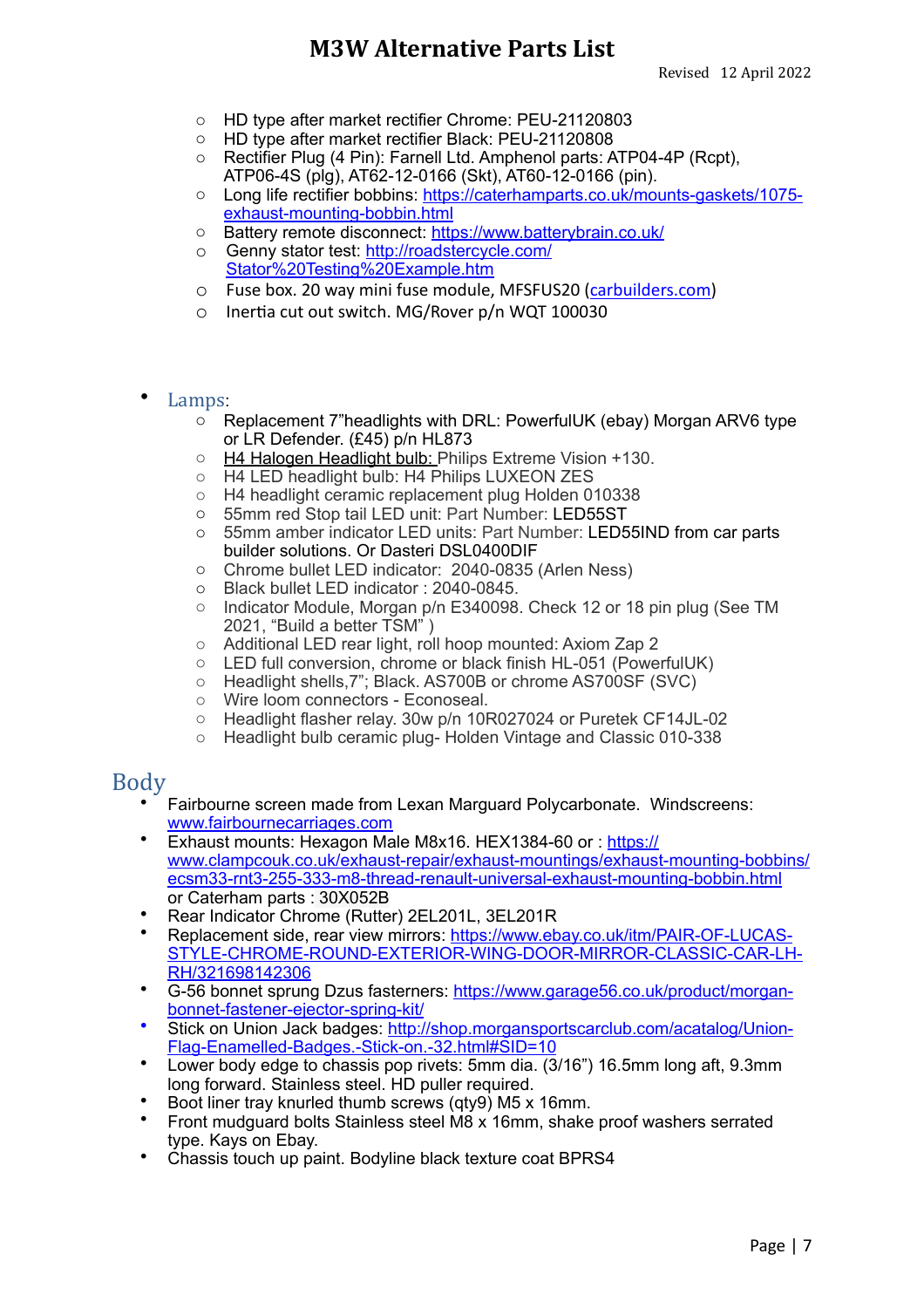### Interior

- Extra (cigar) power socket 20A 28mm flap: 60101 (Europa)
- Double 5v output USB sockets available. Several on eBay.
- Dynamat soundproofing.
- Silent Coat soundproofing 2mm and 4mm deadening vibration mat.
- Manufactured Glove box from 2mm Plasticard.
- Sat Nav mount ball: RAM 1" tough-ball, M6-1 fitting. RAM-RAP-B-379U-M616 (Maya 20000 Ltd) or www.telferizer.com
- Immobiliser: Sterling Excel, Made by Scorpion Automotive. [www.scorpionauto.com](http://www.scorpionauto.com) Thatcham Cat 2.
- Immobiliser link plug, removes immobiliser from circuit. Morgan p/n E340044. Wire info M3W Parts book page 69. Make from item below.
- Immobiliser link plug make from: AMP Multilock 070 12 way female plug
- Melvyn Rutter engine turned dash panels: 3AC51L, 3AC51R.
- Steering Wheel quick release: [www.lifeline-fire.co.uk](http://www.lifeline-fire.co.uk)
	- o Changes to design and part numbers build 01/06/16 and 03/04/17.
		- o 3 bolt standard and 4 bolt for Brooklands wheels.
		- o Treven type QR only available from MMC with steering wheel.
- [Glove box leather Bag: https://dowcopowersports.com/willie-max-take-along](https://dowcopowersports.com/willie-max-take-along-windshield-bag-large-58011-00/)[windshield-bag-large-58011-00/](https://dowcopowersports.com/willie-max-take-along-windshield-bag-large-58011-00/)

### **Parts Sources**

- <http://mattsmachineshop.co.uk> S&S Parts UK supplier.
- [http://www.magnecor.co.uk/product\\_information.asp](http://www.magnecor.co.uk/product_information.asp) Ignition leads
- <https://www.carbuildersolutions.com/uk/CatalogueRequest>
- [https://www.sscycle.com/docs/default-source/instruction-sheets/](https://www.sscycle.com/docs/default-source/instruction-sheets/510-0048_sidewinderspringsxwedge_20130311.pdf?sfvrsn=4) [510-0048\\_sidewinderspringsxwedge\\_20130311.pdf?sfvrsn=4](https://www.sscycle.com/docs/default-source/instruction-sheets/510-0048_sidewinderspringsxwedge_20130311.pdf?sfvrsn=4)
- [http://atr-performancedampers.co.uk/ http://www.dampertech.co.uk/](http://atr-performancedampers.co.uk/%2520%2520%2520%2520http:/www.dampertech.co.uk/)
- <http://brakeparts.co.uk>
- <http://www.opieoils.co.uk> Lubricant supplies.
- **<https://www.powerfuluk.com>** DRL headlights lights.
- **<https://www.s-v-c.co.uk>** Lighting
- **<https://www.mtwc.co.uk/the-5-speeder/>**
- [www.europaspares.com](http://www.europaspares.com)Kit car spare supplier**.**
- **<https://vtwin.parts/vvctech/ss-cycle-s-s-x-wedge-catalog-2019.pdf>**
- **<https://www.lasaero.com/products/>** LAS aero fastener products (Dzus)
- **[www.abtproducts.com](http://www.abtproducts.com)** OEM chassis manufacture
- **[www.deadening.co.uk](http://www.deadening.co.uk)** for Silent Coat sound proofing.
- **[www.dynamat.com](http://www.dynamat.com)**\_sound proofing material.
- **[Info@ttvracing.com](mailto:Info@ttvracing.com)** Clutch manufacturers. No help to public.
- **[www.secondcitycustoms.co.uk](http://www.secondcitycustoms.co.uk)** S&S parts supply.
- **[www.roosemotorsport.co.uk](http://www.roosemotorsport.co.uk)** High performance silicone hose.
- [www.clutch-specialists.co.uk](http://www.clutch-specialists.co.uk) Clutch refurbishments and parts.
- **[www.tayna.co.uk](http://www.tanya.co.uk)** Battery supply
- **[www.simtekuk.co.uk](http://www.simetekuk.co.uk)** Automotive electrical connectors.
- **<http://www.suspensionsupplies.co.uk/morgan-suspensions/4593177137>**For Suplex shock absorber parts and service.
- **<https://www.mulfab.co.uk/products/brake-pads/>** M3W brake upgrade kit.
- **[www.morgancustom.net](http://www.morgancustom.net)** USA supply for oil coolers, fuel system upgrades.
- **https://www.bandcexpress.co.uk** Chain conversion items.
- <https://www.redlineoil.com/80w250-gl-5-gear-oil-2>
- [www.morganpark.de](http://www.morganpark.de) M3W customisation for interiors Germany.